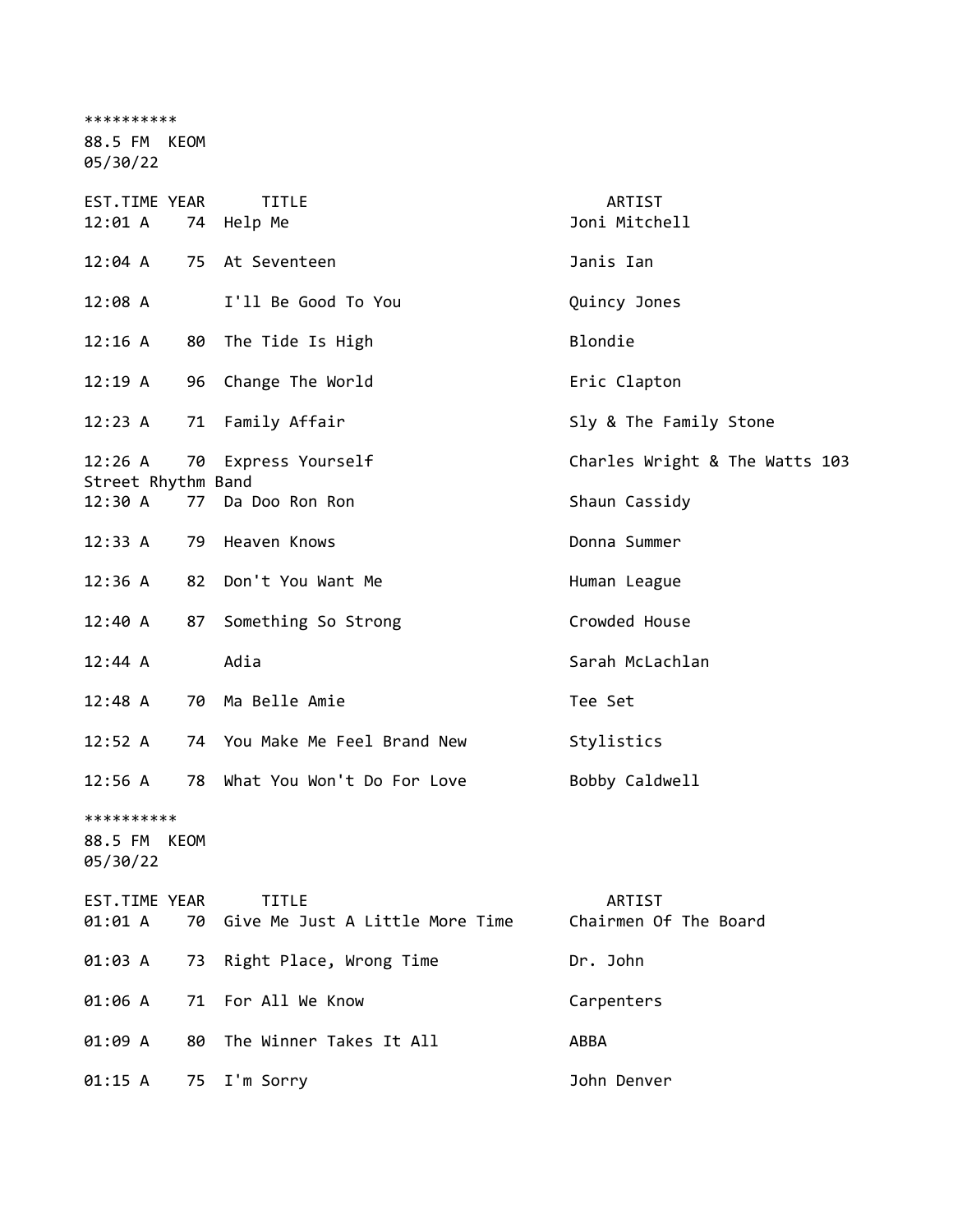| $01:18$ A                              |    | 74 (I've Been) Searchin' So Long              | Chicago                                |
|----------------------------------------|----|-----------------------------------------------|----------------------------------------|
|                                        |    | 01:23 A 85 And We Danced                      | Hooters                                |
| 01:26 A                                |    | Be My Lover                                   | LaBouche                               |
| 01:29A                                 |    | 75 Fire                                       | Ohio Players                           |
| 01:33 A                                |    | 77 It's So Easy                               | Linda Ronstadt                         |
| 01:35 A                                |    | 85 Saving All My Love For You                 | Whitney Houston                        |
| 01:39 A                                |    | 73 We May Never Pass This Way (Again)         | Seals & Crofts                         |
| 01:45 A                                |    | 98 My Heart Will Go On                        | Celine Dion                            |
| 01:49A                                 | 71 | Day After Day                                 | Badfinger                              |
| 01:52 A                                | 75 | Jive Talkin'                                  | Bee Gees                               |
| 01:56 A                                | 77 | Smoke From A Distant Fire                     | Sanford-Townsend Band                  |
| **********<br>88.5 FM KEOM<br>05/30/22 |    |                                               |                                        |
| EST.TIME YEAR<br>02:00 A               |    | <b>TITLE</b><br>76 Don't Go Breaking My Heart | <b>ARTIST</b><br>Elton John & Kiki Dee |
| 02:04 A                                | 74 | Jazzman                                       | Carole King                            |
| 02:08 A                                |    | 72 Lean On Me                                 | Bill Withers                           |
| 02:14 A                                | 97 | 3 AM                                          | Matchbox Twenty                        |
| 02:17 A                                | 79 | Boogie Wonderland                             | Earth, Wind & Fire with Emotions       |
| 02:22 A                                | 81 | Just Between You And Me                       | April Wine                             |
| 02:26 A                                |    | 79 You Decorated My Life                      | Kenny Rogers                           |
| 02:30 A                                | 78 | Fire                                          | Pointer Sisters                        |
| 02:33 A                                |    | Show Me Love                                  | Robyn                                  |
| 02:37 A                                |    | Every Rose Has It's Thorn                     | Poison                                 |
| 02:41 A                                | 79 | Minute By Minute                              | Doobie Brothers                        |
|                                        |    |                                               |                                        |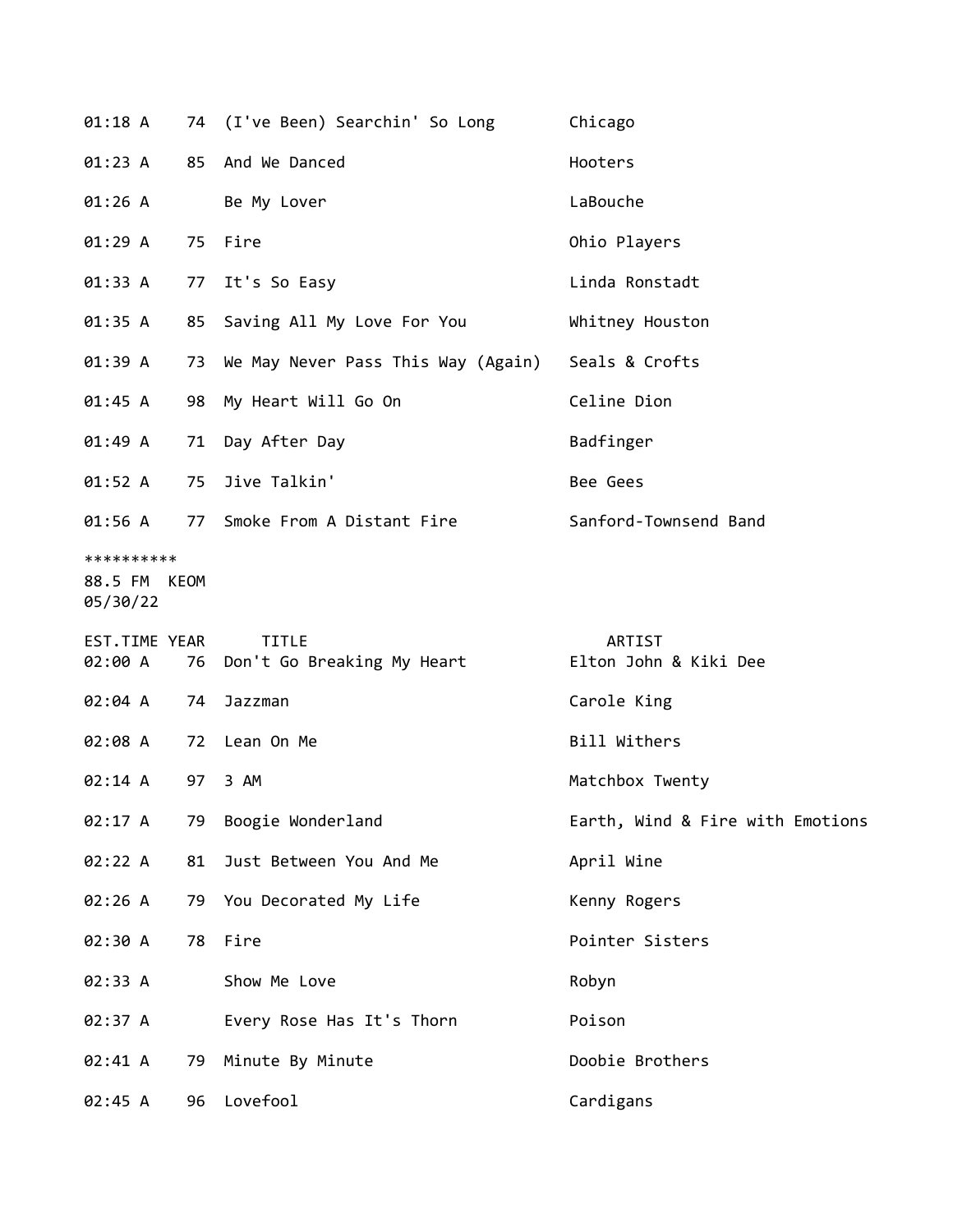|                                        |      | 02:48 A 72 Hold Your Head Up                    | Argent                         |
|----------------------------------------|------|-------------------------------------------------|--------------------------------|
| 02:52 A                                |      | 76 Don't Leave Me This Way                      | Thelma Houston                 |
| 02:55 A                                |      | 77 Long Time                                    | <b>Boston</b>                  |
| **********<br>88.5 FM KEOM<br>05/30/22 |      |                                                 |                                |
| EST.TIME YEAR<br>03:00 A               |      | <b>TITLE</b><br>74 Best Of My Love              | ARTIST<br>Eagles               |
| 03:04 A                                | 70   | Montego Bay                                     | Bobby Bloom                    |
| 03:07 A                                | 78   | The Closer I Get To You                         | Roberta Flack & Donny Hathaway |
| 03:11 A                                |      | Sign Your Name                                  | Terence Trent D'Arby           |
| 03:16 A                                | 71   | Maggie May                                      | Rod Stewart                    |
| 03:21 A                                | 79   | Lonesome Loser                                  | Little River Band              |
| 03:24 A                                |      | 80 What I Like About You                        | Romantics                      |
| 03:27 A                                |      | 90 Do You Remember                              | Phil Collins                   |
| 03:32 A                                |      | 74 I Honestly Love You                          | Olivia Newton-John             |
| 03:35 A                                | 79   | When You're In Love With A Beautifu Dr. Hook    |                                |
| 03:38 A                                |      | 84 Missing You                                  | John Waite                     |
| 03:42 A                                |      | 79 Love Takes Time                              | Orleans                        |
| 03:47 A                                | 91   | Fading Like A Flower (Every Time Yo             | Roxette                        |
| 03:50 A                                | 80   | With You I'm Born Again                         | Billy Preston                  |
| 03:54 A                                | 77   | Dreams                                          | Fleetwood Mac                  |
| 03:59 A                                | 71   | Just My Imagination (Running Away W Temptations |                                |
| **********<br>88.5 FM<br>05/30/22      | KEOM |                                                 |                                |
| EST.TIME YEAR<br>04:03 A               |      | <b>TITLE</b><br>Look What You've Done For Me    | ARTIST<br>Al Green             |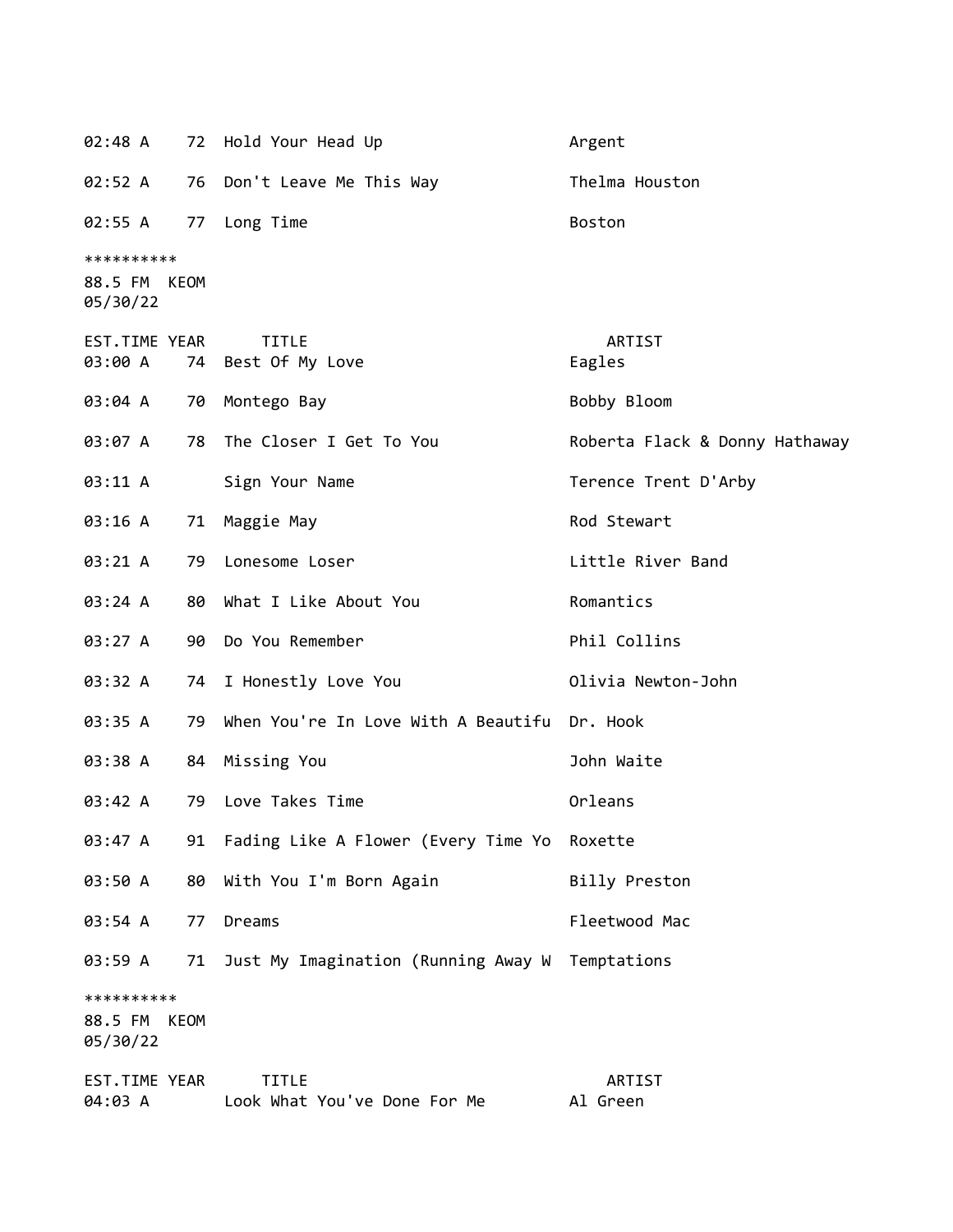| 04:06 A                                |    | 70 Fire And Rain                | James Taylor        |
|----------------------------------------|----|---------------------------------|---------------------|
| 04:09 A                                |    | 80 Let's Get Serious            | Jermaine Jackson    |
| 04:14 A                                |    | Solitare                        | Carpenters          |
| 04:18 A                                | 75 | Supernatural Thing              | Ben E. King         |
| 04:22 A                                | 86 | Brand New Lover                 | Dead Or Alive       |
| 04:25 A                                | 93 | Runaway Train                   | Soul Asylum         |
| 04:29 A                                | 73 | The Most Beautiful Girl         | Charlie Rich        |
| 04:32 A                                | 77 | Come Sail Away                  | Styx                |
| 04:35 A                                |    | 83 All Night Long (All Night)   | Lionel Richie       |
| 04:39 A                                | 75 | I'm On Fire                     | Dwight Twilley Band |
| 04:45 A                                |    | 91 You're In Love               | Wilson Phillips     |
| 04:48 A                                |    | 73 Drift Away                   | Dobie Gray          |
| 04:52 A                                |    | 74 Sunshine On My Shoulders     | John Denver         |
| 04:59 A                                |    | 73 We're An American Band       | Grand Funk Railroad |
| **********<br>88.5 FM KEOM<br>05/30/22 |    |                                 |                     |
| EST.TIME YEAR<br>05:02 A               | 70 | <b>TITLE</b><br>Come And Get It | ARTIST<br>Badfinger |
| 05:04 A                                |    | 75 Fly, Robin Fly               | Silver Convention   |
| 05:07 A                                | 82 | Shadows Of The Night            | Pat Benatar         |
| 05:12 A                                | 87 | When Smokey Sings               | <b>ABC</b>          |
| 05:17A                                 |    | Believe                         | Elton John          |
| 05:21 A                                | 70 | Make Me Smile                   | Chicago             |
| 05:24 A                                |    | 87 Walking Down Your Street     | Bangles             |
| 05:27 A                                |    | Sultans Of Swing                | Dire Straits        |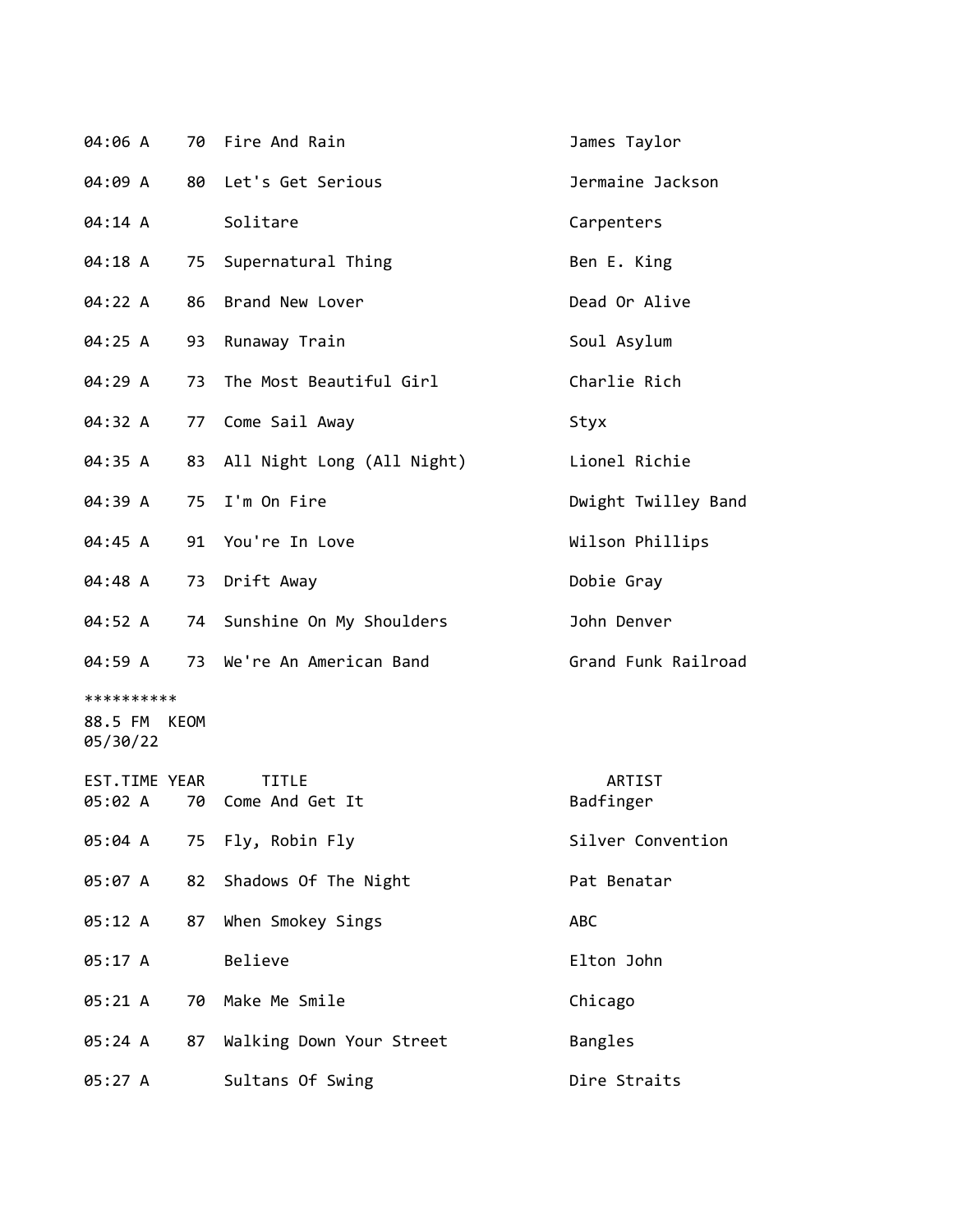| 05:32 A                                | 77 | Blue Bayou                                           | Linda Ronstadt                   |
|----------------------------------------|----|------------------------------------------------------|----------------------------------|
| 05:35 A                                | 97 | Sunny Came Home                                      | Shawn Colvin                     |
| 05:40 A                                |    | When The Going Gets Tough, The Toug Billy Ocean      |                                  |
| 05:45 A                                | 95 | Fantasy                                              | Mariah Carey                     |
| 05:48 A                                | 76 | Rock And Roll Music                                  | Beach Boys                       |
| 05:51 A                                | 77 | How Deep Is Your Love?                               | Bee Gees                         |
| 05:55 A                                | 75 | Deep Purple                                          | Donny & Marie Osmond             |
| 05:59 A                                |    | Spanish Harlem                                       | Aretha Franklin                  |
| **********<br>88.5 FM KEOM<br>05/30/22 |    |                                                      |                                  |
| EST.TIME YEAR<br>06:02 A               |    | <b>TITLE</b><br>Tubular Bells                        | ARTIST<br>Michael Oldfield       |
| 06:05 A                                |    | 72 (If Loving You Is Wrong) I Don't Wa Luther Ingram |                                  |
| 06:08 A                                | 82 | I Keep Forgettin' (Every Time You'r Michael McDonald |                                  |
| 06:14 A                                |    | 74 Mandy                                             | Barry Manilow                    |
| 06:17 A                                | 74 | The Air That I Breathe                               | Hollies                          |
| 06:21 A                                |    | Strange But True                                     | Times Two                        |
| 06:25 A                                | 91 | The Motown Song                                      | Rod Stewart                      |
|                                        |    | 06:30 A 72 Too Late To Turn Back Now                 | Cornelius Brothers & Sister Rose |
| 06:33 A                                |    | 84 Neutron Dance                                     | Pointer Sisters                  |
| 06:37 A                                |    | 89 Love Shack                                        | $B-52s$                          |
| 06:41 A                                |    | Bad Case Of Loving You (Doctor, Doc Robert Palmer    |                                  |
| 06:46 A                                |    | All Around The World                                 | Lisa Stansfield                  |
| 06:50 A                                |    | 79 Lady                                              | Little River Band                |
|                                        |    | 06:55 A 85 Take On Me                                | a-ha                             |
| **********                             |    |                                                      |                                  |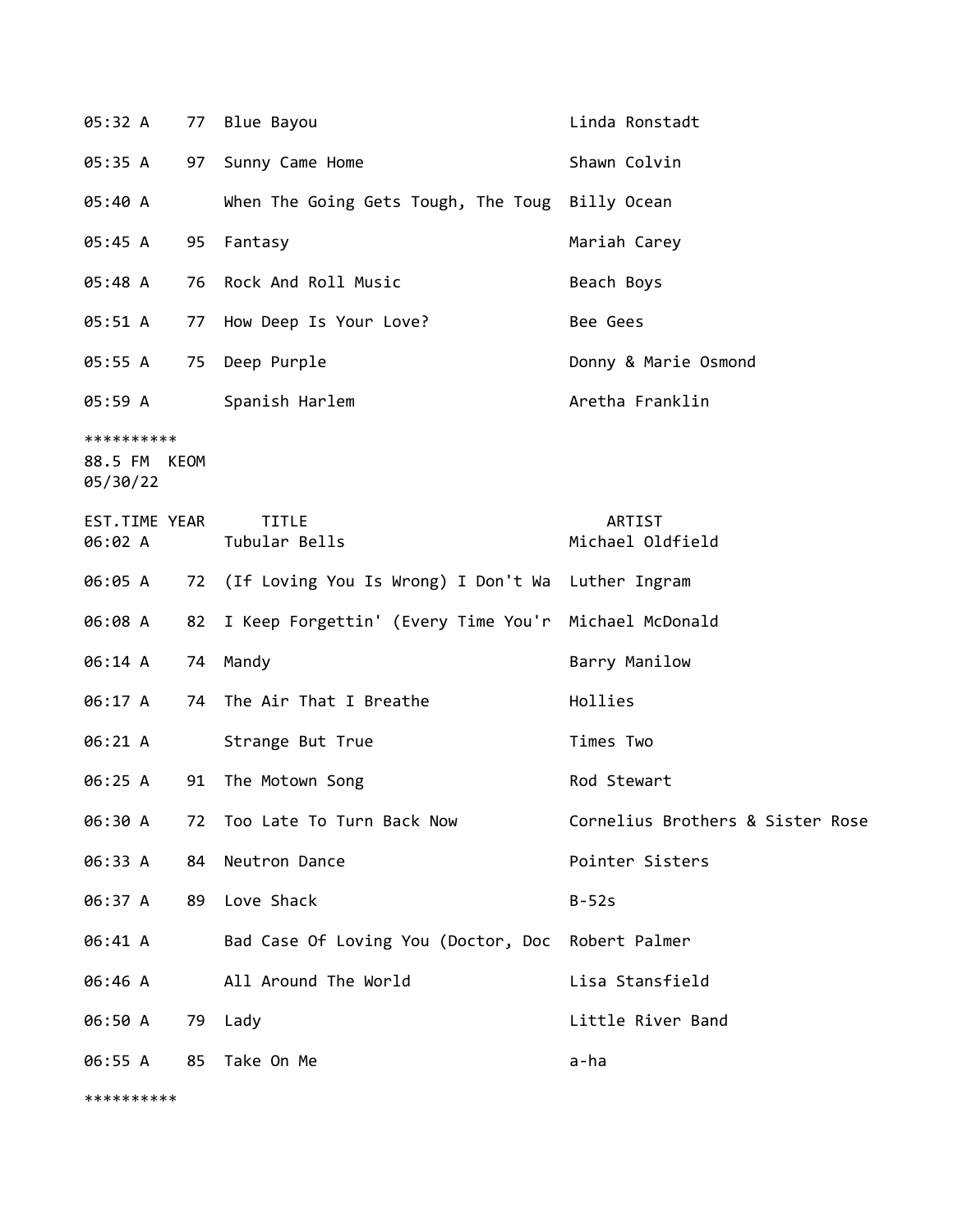88.5 FM KEOM 05/30/22

| EST.TIME YEAR<br>07:01 A<br>Newton-John | 78 | <b>TITLE</b><br>You're The One That I Want | ARTIST<br>John Travolta & Olivia |
|-----------------------------------------|----|--------------------------------------------|----------------------------------|
| 07:04 A                                 | 77 | Go Your Own Way                            | Fleetwood Mac                    |
| 07:07 A                                 | 85 | Never Surrender                            | Corey Hart                       |
| 07:11 A                                 |    | 77 You Made Me Believe In Magic            | Bay City Rollers                 |
| 07:17 A                                 |    | 78 You Don't Bring Me Flowers              | Barbra Streisand & Neil Diamond  |
| 07:20 A                                 | 98 | Time After Time                            | INOJ                             |
| 07:24 A                                 |    | 70 After Midnight                          | Eric Clapton                     |
| 07:27 A                                 | 80 | Let Me Love You Tonight                    | Pure Prairie League              |
| 07:32 A                                 | 73 | Keep On Truckin'                           | Eddie Kendricks                  |
| 07:36 A                                 | 78 | Hold The Line                              | Toto                             |
| 07:40 A                                 | 88 | The Way You Make Me Feel                   | Michael Jackson                  |
| 07:46 A                                 | 73 | Sing                                       | Carpenters                       |
| 07:49A                                  |    | Think I'm In Love                          | Eddie Money                      |
| 07:52 A                                 | 71 | Baby I'm-A Want You                        | <b>Bread</b>                     |
| 07:57 A                                 | 87 | Heaven Is A Place On Earth                 | Belinda Carlisle                 |
| **********<br>88.5 FM KEOM<br>05/30/22  |    |                                            |                                  |
| EST.TIME YEAR<br>08:01 A                | 72 | <b>TITLE</b><br>Summer Breeze              | ARTIST<br>Seals & Crofts         |
| 08:04 A                                 | 71 | Without You                                | Nilsson                          |
| 08:08 A                                 | 87 | The Finer Things                           | Steve Winwood                    |
| 08:16 A                                 | 81 | Theme From "The Greatest American H        | Joey Scarbury                    |
| 08:19 A                                 | 90 | Just Another Dream                         | Cathy Dennis                     |
| 08:23 A                                 |    | Jackie Blue                                | Ozark Mountain Daredevils        |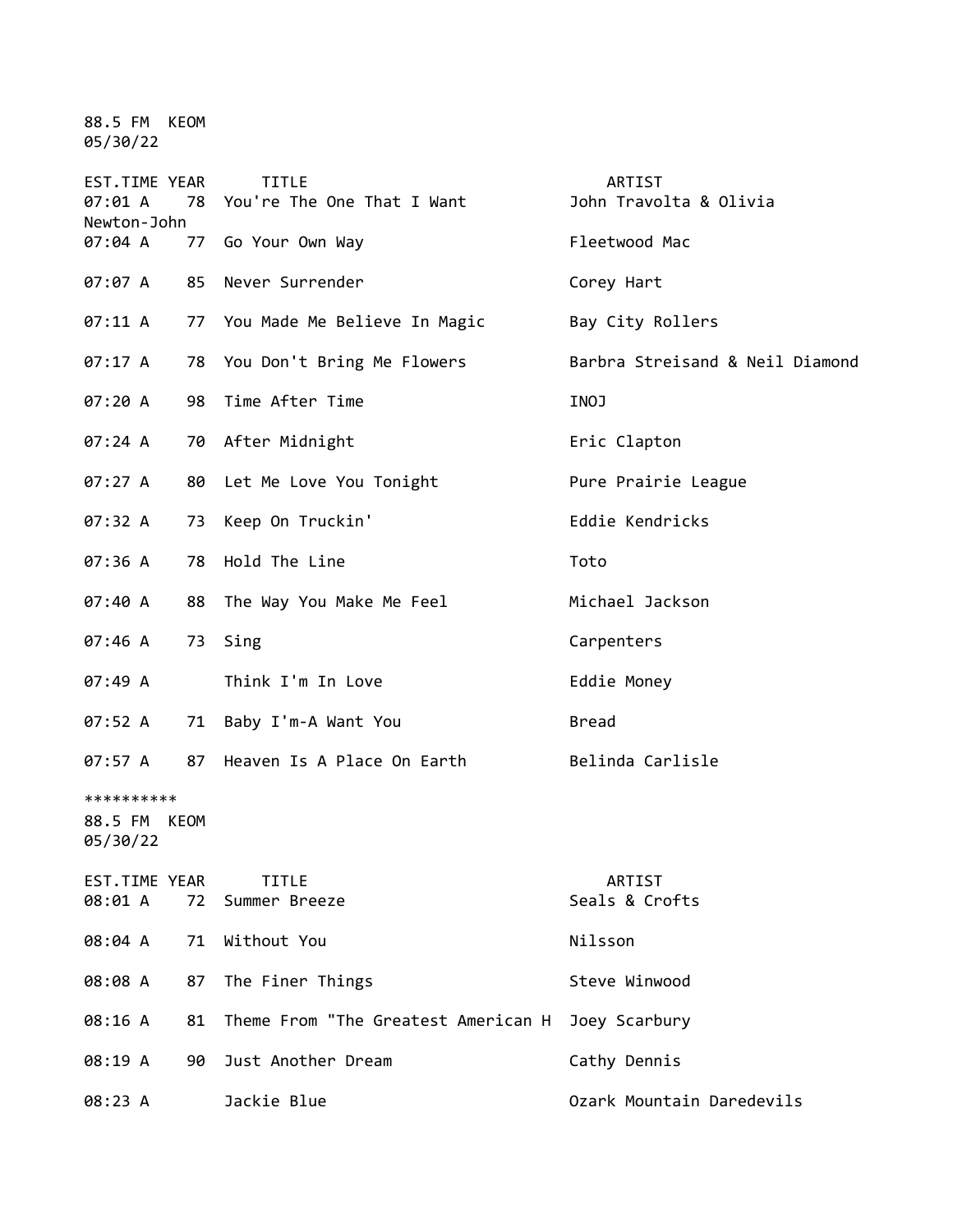| 08:26 A                                |    | King Tut                                                      | Steve Martin                   |
|----------------------------------------|----|---------------------------------------------------------------|--------------------------------|
| 08:30 A                                | 70 | The Tears Of A Clown                                          | Smokey Robinson & The Miracles |
| 08:33 A                                | 75 | Bad Time                                                      | Grand Funk Railroad            |
| 08:36 A                                | 88 | How Can I Fall                                                | <b>Breathe</b>                 |
| 08:40 A                                | 80 | Him                                                           | Rupert Holmes                  |
| 08:46 A                                |    | 97 Together Again                                             | Janet Jackson                  |
| 08:50 A                                |    | Isn't Life Strange                                            | Moody Blues                    |
| 08:59 A 73 Love Train                  |    |                                                               | 0'Jays                         |
| **********<br>88.5 FM KEOM<br>05/30/22 |    |                                                               |                                |
| EST.TIME YEAR<br>09:02 A               | 74 | <b>TITLE</b><br>I'll Have To Say I Love You In A So Jim Croce | ARTIST                         |
| 09:05 A                                |    | 73 Angie                                                      | Rolling Stones                 |
| 09:09 A                                | 83 | Solitare                                                      | Laura Branigan                 |
| 09:16 A                                | 73 | Midnight Train To Georgia                                     | Gladys Knight & The Pips       |
| 09:20 A                                | 73 | Never, Never Gonna Give You Up                                | Barry White                    |
| 09:25 A                                |    | 97 As Long As You Love Me                                     | Backstreet Boys                |
| 09:29 A                                | 79 | Too Much Heaven                                               | Bee Gees                       |
|                                        |    | 09:34 A 78 Jack And Jill                                      | Raydio                         |
|                                        |    | 09:38 A 84 Stuck On You                                       | Lionel Richie                  |
|                                        |    | 09:41 A 71 Tired Of Being Alone                               | Al Green                       |
| 09:47 A                                |    | You Were Meant For Me                                         | Jewel                          |
| 09:51 A                                |    | 82 I'm So Excited                                             | Pointer Sisters                |
| **********<br>88.5 FM KEOM             |    |                                                               |                                |

05/30/22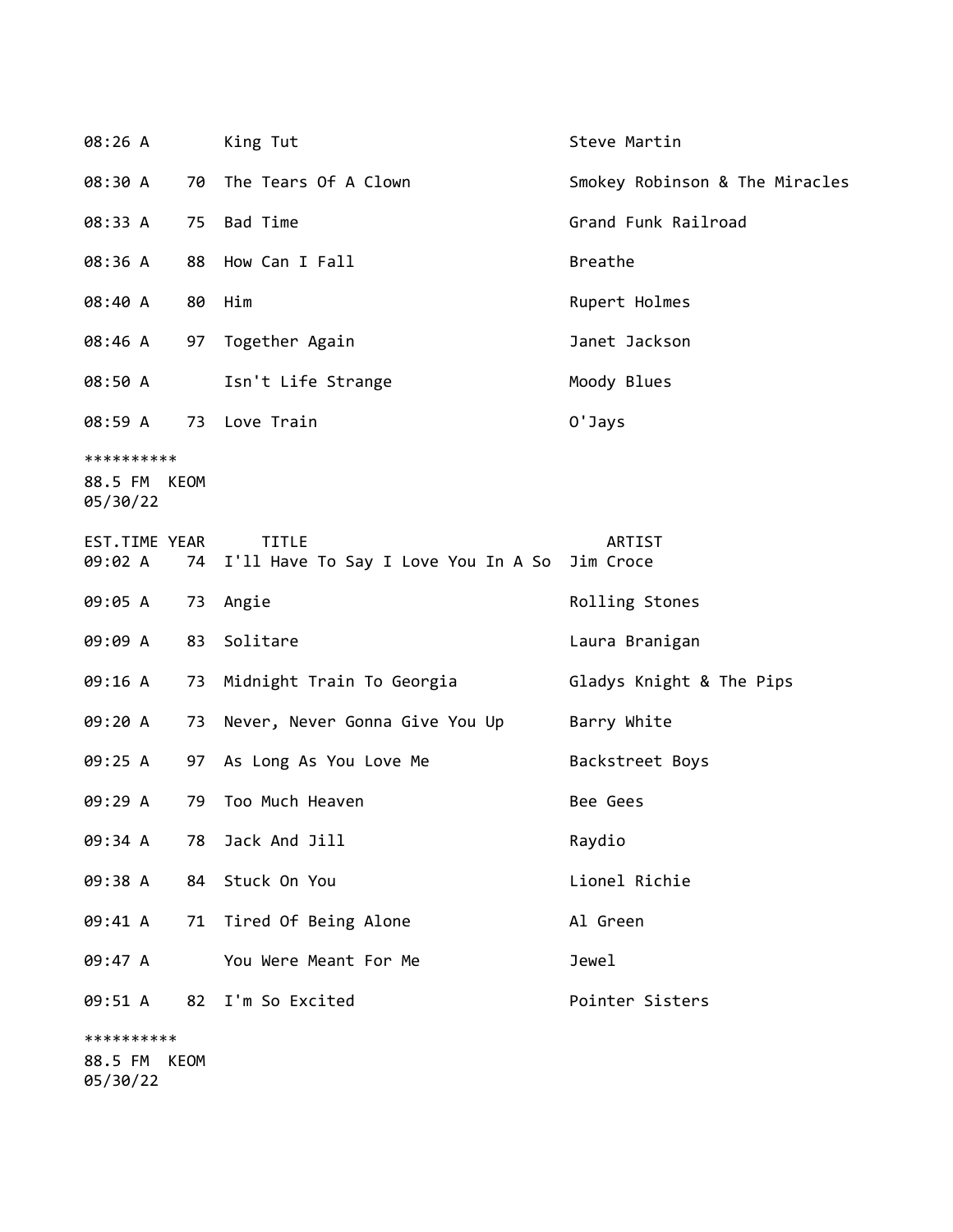| EST.TIME YEAR<br>10:00 A               | 77 | <b>TITLE</b><br>Sir Duke                           | ARTIST<br>Stevie Wonder          |
|----------------------------------------|----|----------------------------------------------------|----------------------------------|
| 10:04 A                                |    | 79 Makin' It                                       | David Naughton                   |
| 10:07 A                                |    | 78 A Little More Love                              | Olivia Newton-John               |
| 10:11 A                                |    | 83 Lady Love Me (One More Time)                    | George Benson                    |
| $10:18$ A                              |    | 72 Could It Be I'm Falling In Love                 | Spinners                         |
| 10:22 A                                |    | 94 Never Forget You                                | Mariah Carey                     |
| 10:26A                                 | 81 | You Could Have Been With Me                        | Sheena Easton                    |
| 10:30 A                                | 76 | Play That Funky Music                              | Wild Cherry                      |
| 10:33 A                                |    | Romeo                                              | Dino                             |
| 10:38A                                 |    | 88 Don't Worry, Be Happy                           | Bobby McFarrin                   |
| 10:41 A                                | 76 | Rhiannon (Will You Ever Win)                       | Fleetwood Mac                    |
| $10:47$ A                              |    | Sometimes Love Just Ain't Enough                   | Patty Smyth featuring Don Henley |
| $10:51 \; A$                           |    | Blue Jean                                          | David Bowie                      |
| **********<br>88.5 FM KEOM<br>05/30/22 |    |                                                    |                                  |
| EST.TIME YEAR<br>11:00 A               |    | <b>TITLE</b><br>78 Grease                          | ARTIST<br>Frankie Valli          |
| 11:03 A                                |    | 72 Do It Again                                     | Steely Dan                       |
| 11:07 A                                |    | 72 Heart Of Gold                                   | Neil Young                       |
| 11:10 A                                |    | 86 Secret Separation                               | Fixx                             |
| 11:16 A                                | 93 | The River Of Dreams                                | Billy Joel                       |
| 11:20A                                 | 70 | The Letter                                         | Joe Cocker                       |
| 11:25 A                                | 81 | The Break Up Song (They Don't Write Greg Kihn Band |                                  |
| 11:27 A                                | 72 | Nice To Be With You                                | Gallery                          |
| 11:32 A                                | 77 | Baby Come Back                                     | Player                           |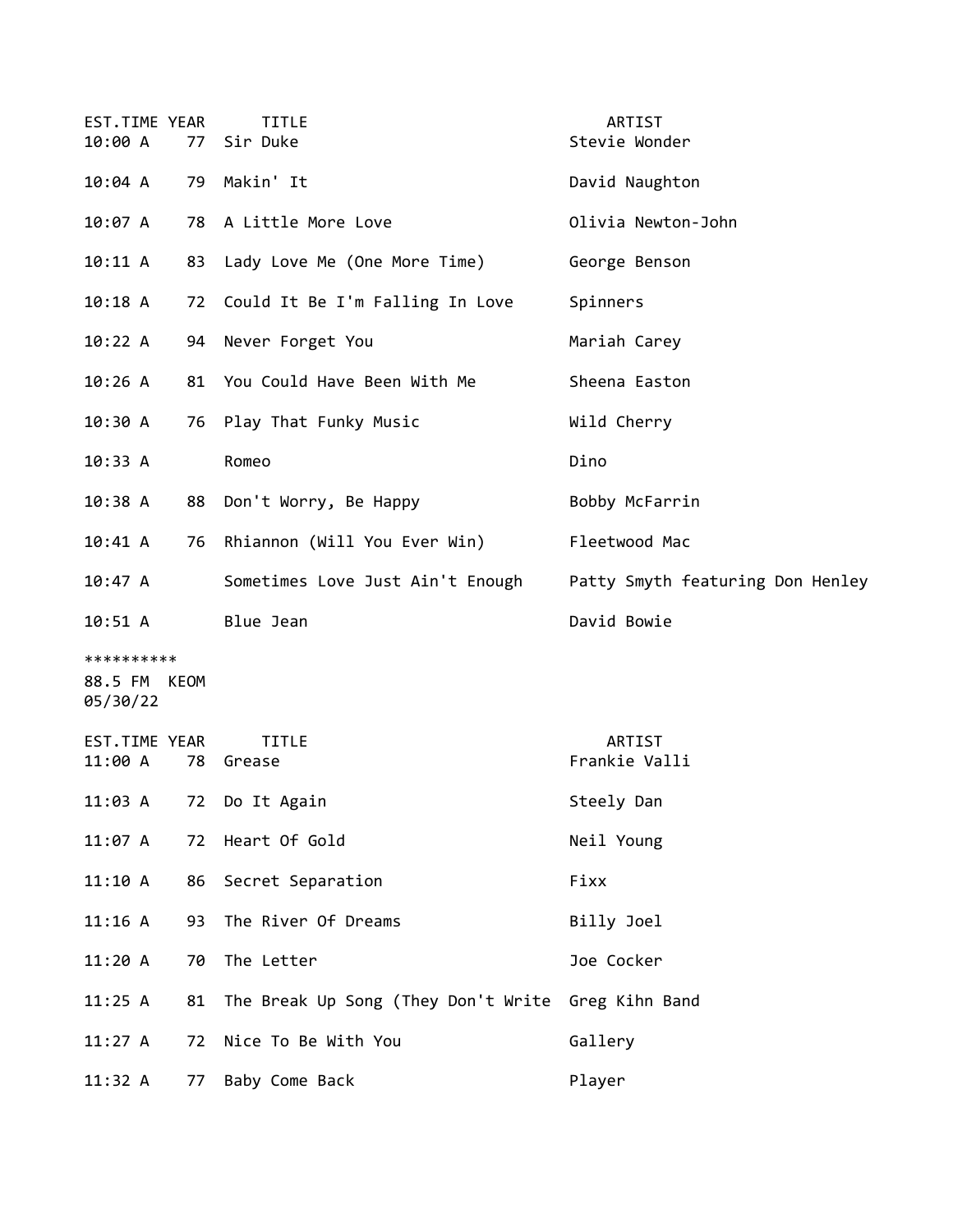| 11:36A                                 |             | 90 Impulsive                              | Wilson Phillips               |
|----------------------------------------|-------------|-------------------------------------------|-------------------------------|
| 11:40A                                 |             | 80 Guilty                                 | Barbra Streisand & Barry Gibb |
| 11:46 A                                |             | 70 Does Anybody Really Know What Time     | Chicago                       |
| 11:49A                                 |             | Say You'll Be There                       | Spice Girls                   |
| 11:53 A                                |             | Chillin' Out                              | Eric Darius                   |
| **********<br>88.5 FM KEOM<br>05/30/22 |             |                                           |                               |
| EST.TIME YEAR<br>12:00 P               | 74          | <b>TITLE</b><br>When Will I See You Again | ARTIST<br>Three Degrees       |
| $12:03$ P                              |             | 71 Peace Train                            | Cat Stevens                   |
| $12:07$ P                              |             | Be Near Me                                | ABC                           |
| 12:10 P                                |             | Brazil                                    | Ritchie Family                |
| $12:16$ P                              |             | 76 Fooled Around And Fell In Love         | Elvin Bishop                  |
| $12:19$ P                              | 76          | Still The One                             | Orleans                       |
| $12:24$ P                              |             | 82 You Dropped A Bomb On Me               | Gap Band                      |
| $12:27$ P                              | 90          | The Way You Do The Things You Do          | UB40                          |
| 12:32 P                                | 77          | Sometimes When We Touch                   | Dan Hill                      |
| $12:35$ P                              | 78          | Time Passages                             | Al Stewart                    |
| 12:40 P<br>Springfield                 |             | What Have I Done To Deserve This          | Pet Shop Boys & Dusty         |
| $12:46$ P                              | 91          | I Like The Way (The Kissing Game)         | Hi-Five                       |
| 12:49 P                                |             | Mirror Mirror                             | Diana Ross                    |
| $12:53$ P                              |             | 73 Love's Theme                           | Love Unlimited Orchestra      |
| **********                             |             |                                           |                               |
| 88.5 FM<br>05/30/22                    | <b>KEOM</b> |                                           |                               |
| EST.TIME YEAR<br>01:00 P               |             | <b>TITLE</b><br>78 You Needed Me          | ARTIST<br>Anne Murray         |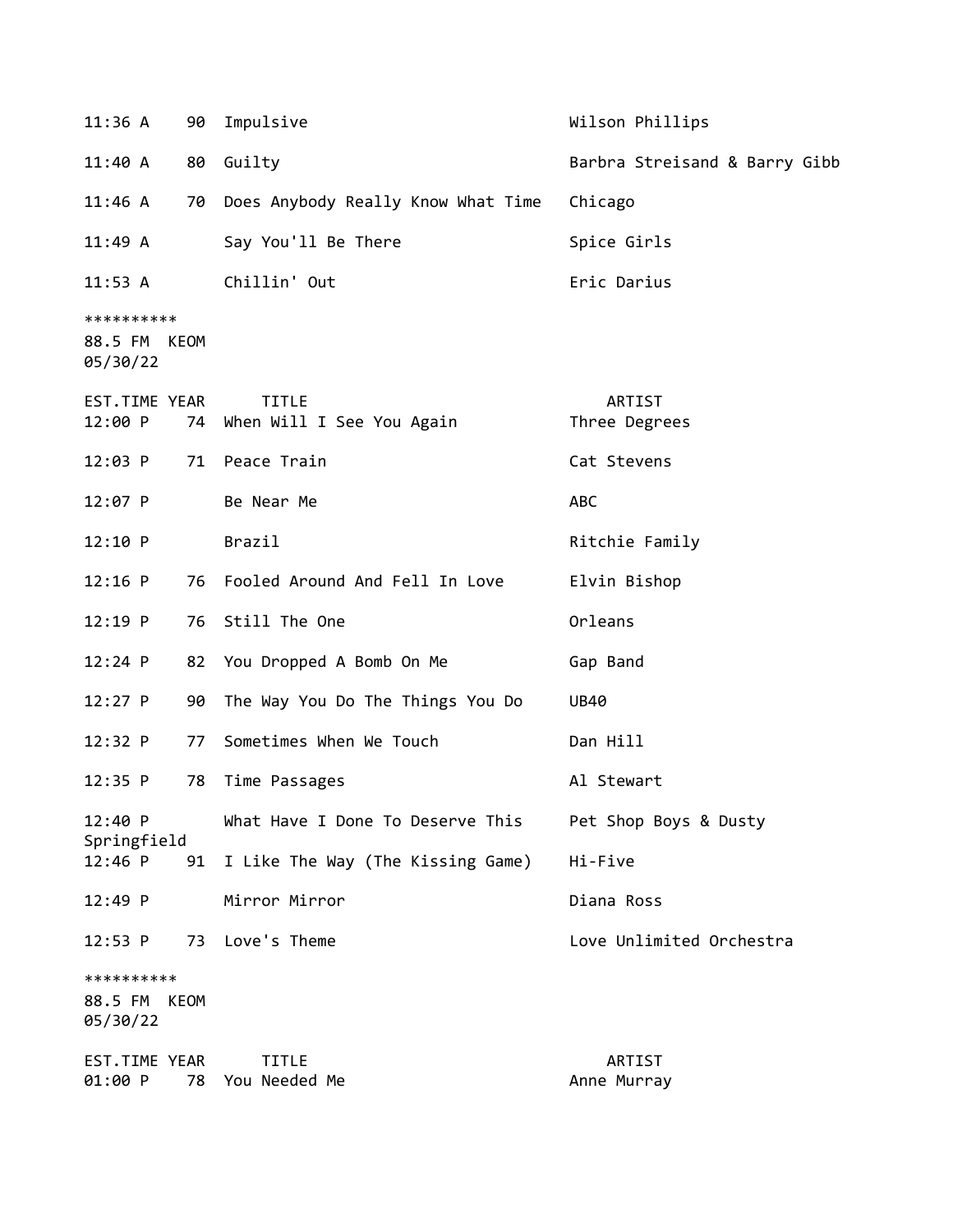| 01:03 P                                |    | Misled                                                 | Kool & The Gang     |
|----------------------------------------|----|--------------------------------------------------------|---------------------|
| 01:07 P                                |    | 72 Superstition                                        | Stevie Wonder       |
| 01:12 P                                | 95 | I'll Be There For You (Theme From "                    | Rembrandts          |
| $01:18$ P                              | 88 | I'll Always Love You                                   | Taylor Dayne        |
| 01:22 P                                |    | Devil Woman                                            | Cliff Richard       |
| $01:25$ P                              | 78 | Hopelessly Devoted To You                              | Olivia Newton-John  |
| $01:29$ P                              |    | 80 Little Jeanie                                       | Elton John          |
| 01:34 P                                |    | 73 Wildflower                                          | Skylark             |
| 01:39 P                                | 96 | Always Be My Baby                                      | Mariah Carey        |
| 01:44 P                                | 78 | Night Fever                                            | Bee Gees            |
| 01:47 P                                | 82 | You Should Hear How She Talks About Melissa Manchester |                     |
| 01:51 P                                | 71 | I Just Want To Celebrate                               | Rare Earth          |
| 01:54 P                                | 79 | Head Games                                             | Foreigner           |
| 01:59 P                                |    | American Pie                                           | Don McLean          |
| **********<br>88.5 FM KEOM<br>05/30/22 |    |                                                        |                     |
| EST.TIME YEAR<br>02:03 P               | 73 | <b>TITLE</b><br>I Got A Name                           | ARTIST<br>Jim Croce |
| 02:06 P                                | 74 | Show And Tell                                          | Al Wilson           |
| 02:09 P                                |    | China Girl                                             | David Bowie         |
| $02:15$ P                              | 70 | Spirit In The Sky                                      | Norman Greenbaum    |
| 02:19 P                                | 76 | This Masquerade                                        | George Benson       |
| 02:22 P                                | 84 | Who's That Girl                                        | Eurythmics          |
| 02:26 P                                | 91 | That's What Love Is For                                | Amy Grant           |
| 02:31 P                                | 77 | I Like Dreamin'                                        | Kenny Nolan         |
| 02:34 P                                | 75 | They Just Can't Stop It The (Games Spinners            |                     |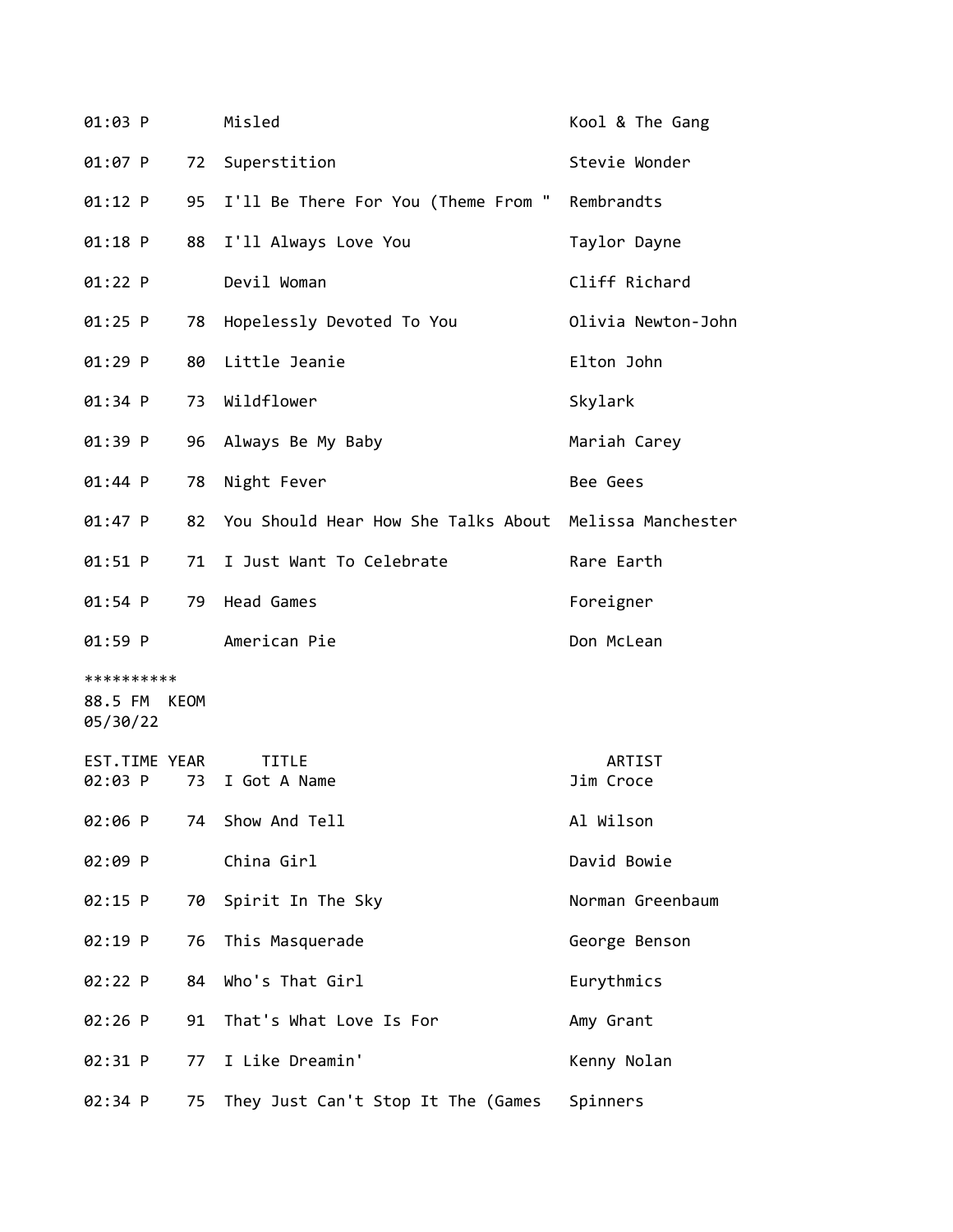| 02:38 P                                |      | 85 Material Girl                  | Madonna                       |
|----------------------------------------|------|-----------------------------------|-------------------------------|
| 02:42 P                                |      | Tight Rope                        | Leon Russell                  |
| 02:46 P                                | 91   | I Adore Mi Amore                  | Color Me Badd                 |
| 02:50 P                                | 74   | The Show Must Go On               | Three Dog Night               |
| 02:54 P                                | 75   | When Will I Be Loved              | Linda Ronstadt                |
| 02:56 P 74 Waterloo                    |      |                                   | ABBA                          |
| **********<br>88.5 FM KEOM<br>05/30/22 |      |                                   |                               |
| EST.TIME YEAR<br>03:00 P               |      | <b>TITLE</b><br>76 Boogie Fever   | ARTIST<br>Sylvers             |
| 03:03 P                                |      | 76 Love Hurts                     | Nazareth                      |
| 03:07 P                                | 75   | My Eyes Adored You                | Frankie Valli                 |
| 03:10 P                                |      | Promises, Promises                | Naked Eyes                    |
| 03:16 P                                |      | 90 Love Will Never Do Without You | Janet Jackson                 |
| 03:21 P                                |      | 74 Back Home Again                | John Denver                   |
| $03:26$ P                              |      | 81 We're In This Love Together    | Al Jarreau                    |
| 03:30 P                                |      | 75 You Are So Beautiful           | Joe Cocker                    |
| 03:33 P                                | 76   | If You Leave Me Now               | Chicago                       |
| 03:38 P                                |      | 84 All I Need                     | Jack Wagner                   |
| 03:41 P                                | 71   | Only You Know And I Know          | Delaney & Bonnie & Friends    |
| 03:47 P                                |      | Am I The Same Girl                | Swing Out Sister              |
| 03:51 P                                | 76   | Getaway                           | Earth, Wind & Fire            |
| 03:54 P<br>Brother)<br>**********      |      | 74 The Sound Of Philadelphia      | MFSB (Mother, Father, Sister, |
| 88.5 FM<br>05/30/22                    | KEOM |                                   |                               |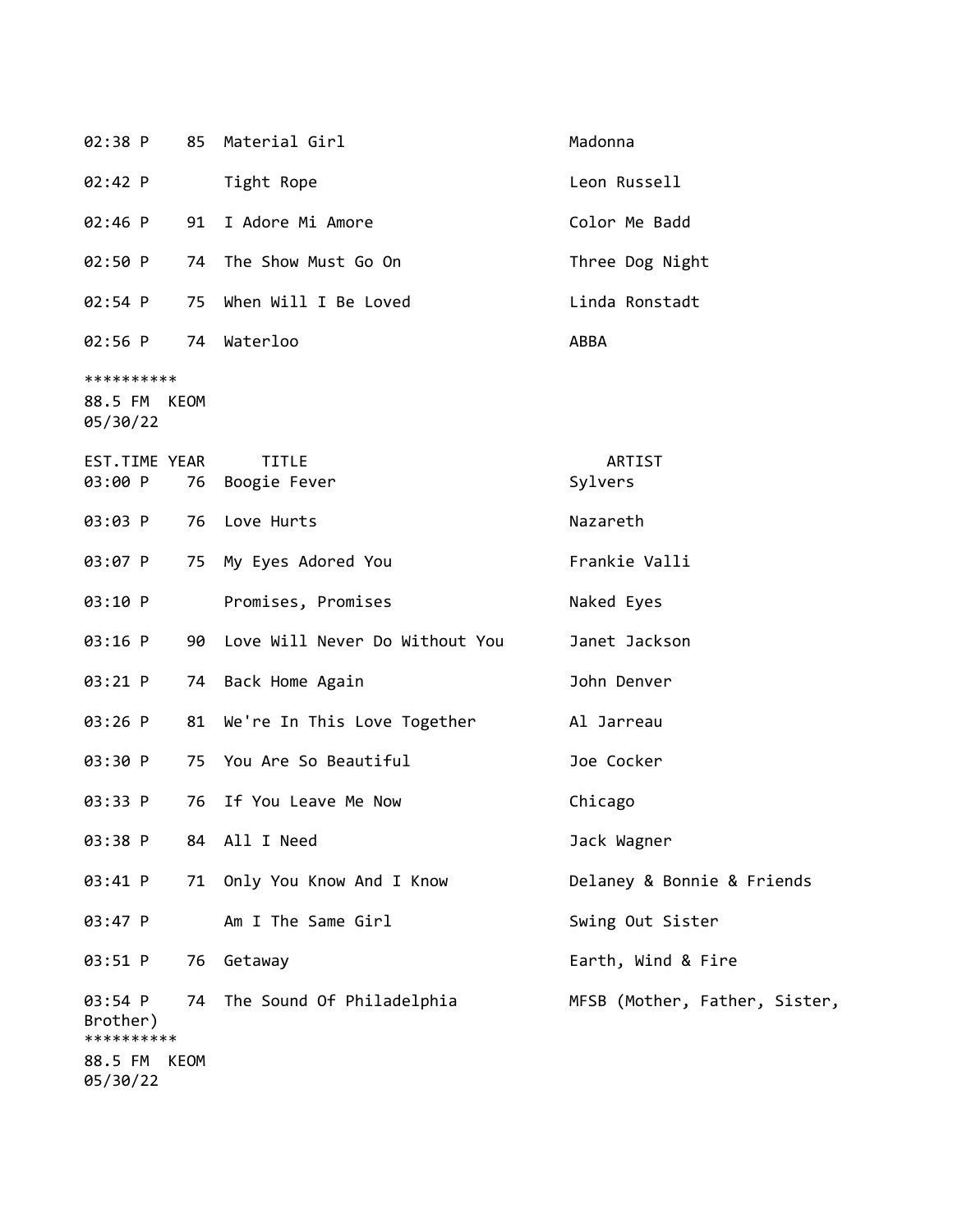| EST.TIME YEAR<br>04:00 P               | 86 | <b>TITLE</b><br>Kiss                               | ARTIST<br>Prince              |
|----------------------------------------|----|----------------------------------------------------|-------------------------------|
| 04:04 P                                | 79 | Shake Your Groove Thing                            | Peaches & Herb                |
| 04:08 P                                |    | 76 I'd Really Love To See You Tonight              | England Dan & John Ford Coley |
| 04:10 P                                | 83 | I've Got A Rock 'N' Roll Heart                     | Eric Clapton                  |
| 04:18 P                                |    | 84 Carribbean Queen (No More Love On T Billy Ocean |                               |
| 04:21 P                                | 71 | Nathan Jones                                       | Supremes                      |
| 04:24 P                                |    | 76 50 Ways To Leave Your Lover                     | Paul Simon                    |
| 04:27 P                                |    | 79 Crazy Little Thing Called Love                  | Queen                         |
| 04:32 P                                | 77 | Stand Tall                                         | Burton Cummings               |
| 04:35 P                                |    | Shine                                              | Collective Soul               |
| 04:40 P                                |    | 88 Groovy Kind Of Love                             | Phil Collins                  |
| 04:46 P                                |    | 96 Let It Flow                                     | Toni Braxton                  |
| 04:49 P                                |    | Where The Streets Have No Name                     | U <sub>2</sub>                |
| 04:54 P                                | 81 | Theme From Hill Street Blues                       | Mike Post                     |
| **********<br>88.5 FM KEOM<br>05/30/22 |    |                                                    |                               |
| EST.TIME YEAR<br>05:00 P               | 71 | <b>TITLE</b><br>How Can You Mend A Broken Heart    | ARTIST<br>Bee Gees            |
| 05:04 P                                |    | Love Me For A Reason                               | Osmonds                       |
| 05:09 P                                | 78 | I Will Survive                                     | Gloria Gaynor                 |
| 05:12 P                                | 80 | Dreaming                                           | Cliff Richard                 |
| 05:18 P                                | 78 | Reminiscing                                        | Little River Band             |
| 05:22 P                                | 75 | This Will Be                                       | Natalie Cole                  |
| 05:25 P                                |    | Deep Inside My Heart                               | Randy Meisner                 |
| 05:29 P                                | 79 | <b>Babe</b>                                        | Styx                          |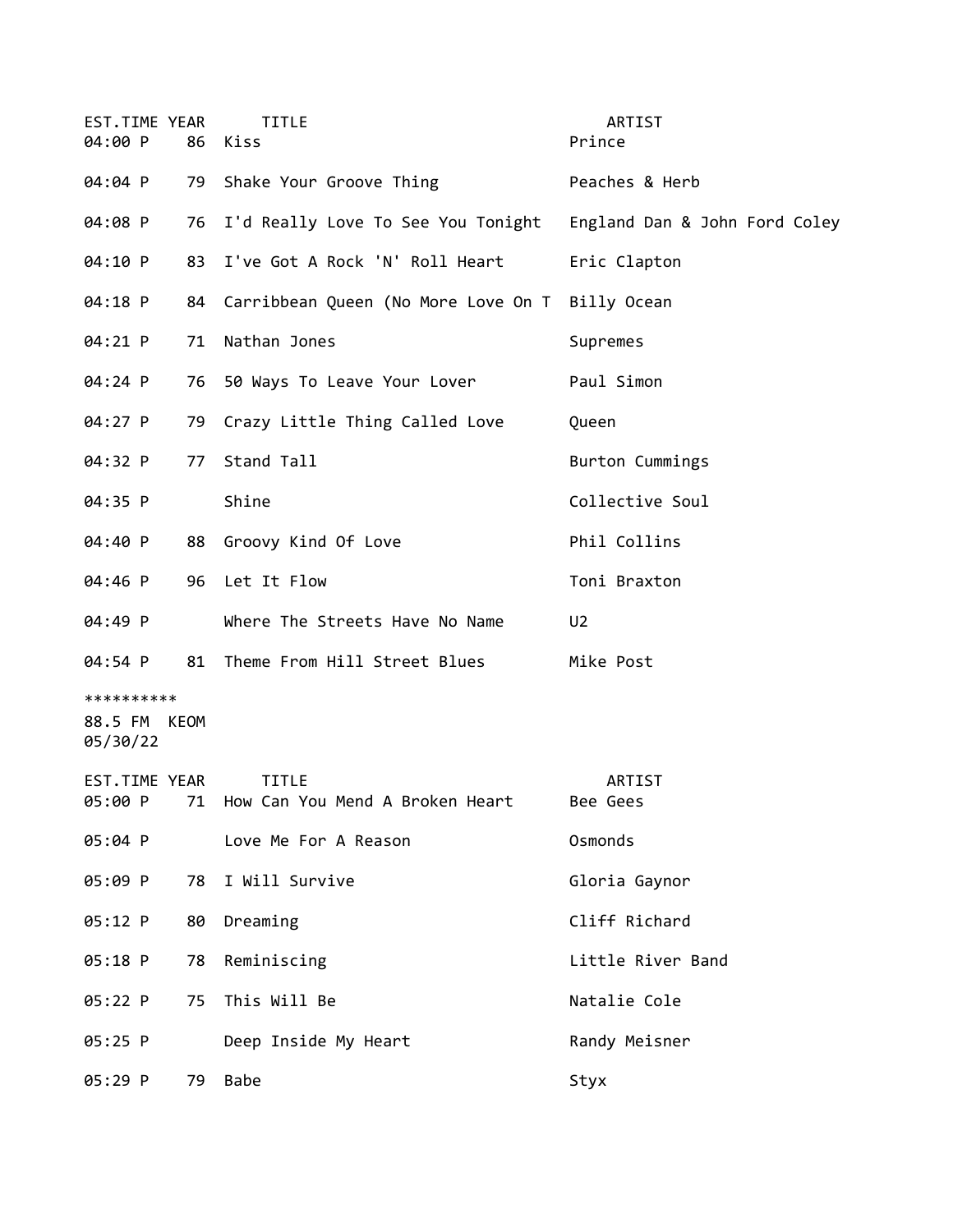| 05:33 P                                   | I Know I'm Losing You                      | Rare Earth                    |
|-------------------------------------------|--------------------------------------------|-------------------------------|
| 05:37 P<br>76                             | Sara Smile                                 | Hall & Oates                  |
| 05:40 P                                   | Dancing On The Ceiling                     | Lionel Richie                 |
| 05:47 P                                   | Crush                                      | Jennifer Paige                |
| 05:50 P                                   | 76 More Than A Feeling                     | Boston                        |
| 05:54 P                                   | The Rhythm Method                          | Paul Brown                    |
| **********<br>88.5 FM KEOM<br>05/30/22    |                                            |                               |
| EST.TIME YEAR<br>06:00 P                  | <b>TITLE</b><br>78 Can't Smile Without You | ARTIST<br>Barry Manilow       |
| 06:03 P<br>86                             | Something About You                        | Level 42                      |
| 06:07 P                                   | 77 I'm In You                              | Peter Frampton                |
| 06:11 P                                   | Spice Up Your Life                         | Spice Girls                   |
| 06:16 P<br>89                             | Real Love                                  | Jody Watley                   |
| 06:20 P                                   | 74 You Won't See Me                        | Anne Murray                   |
| 06:24 P<br>78                             | Take A Chance On Me                        | ABBA                          |
| 06:28 P                                   | Space Race                                 | Billy Preston                 |
| 06:31 P<br>87                             | I Just Can't Stop Loving You               | Michael Jackson               |
| 06:35 P                                   | How Do I Survive                           | Amy Holland                   |
| 06:39 P<br>75                             | Wake Up Everybody                          | Harold Melvin & The Bluenotes |
| 06:42 P                                   | The Boy Is Mine                            | Brandy with Monica            |
| 06:47 P<br>73                             | The Way We Were                            | Barbra Streisand              |
| 06:51 P<br>86                             | No One Is To Blame                         | Howard Jones                  |
| **********<br>88.5 FM<br>KEOM<br>05/30/22 |                                            |                               |
| EST.TIME YEAR                             | TITLE                                      | ARTIST                        |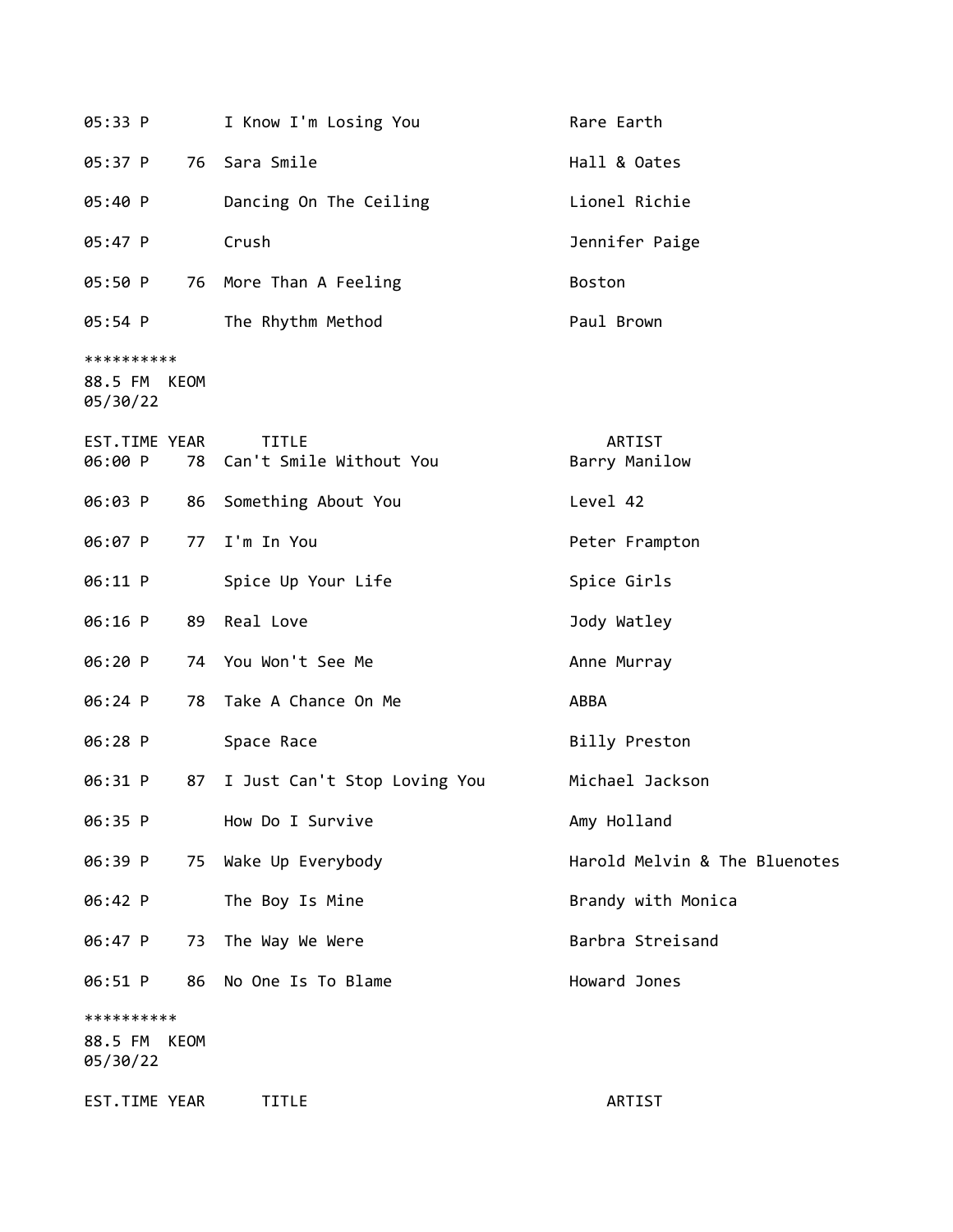| 07:00 P                           |             | 76 I'll Be Good To You                                             | Brothers Johnson           |
|-----------------------------------|-------------|--------------------------------------------------------------------|----------------------------|
| 07:03 P                           |             | Let My Love Open The Door                                          | Pete Townshend             |
| $07:06$ P                         | 71          | You've Got A Friend                                                | James Taylor               |
| 07:10 P                           |             | Fields Of Gold                                                     | Sting                      |
| 07:15 P                           |             | 85 We Don't Need Another Hero (Theme F Tina Turner                 |                            |
| 07:19 P                           | 72          | Burning Love                                                       | Elvis Presley              |
| $07:22$ P                         | 71          | Mr. Big Stuff                                                      | Jean Knight                |
| 07:25 P                           | 82          | Spage Age Love Song                                                | A Flock Of Seagulls        |
| 07:29 P                           | 82          | Africa                                                             | Toto                       |
| 07:33 P                           | 76          | Fly Like An Eagle                                                  | Steve Miller Band          |
| 07:36 P                           | 92          | How Do You Talk To An Angel                                        | Heights                    |
| 07:40 P                           |             | Hot Summer Nights                                                  | Night                      |
| 07:44 P                           | 77          | When I Need You                                                    | Leo Sayer                  |
| 07:48 P                           |             | Only The Lonely                                                    | Motels                     |
| 07:51 P                           | 71          | Mercy Mercy Me (The Ecology)                                       | Marvin Gaye                |
| 07:55 P                           |             | Be My Baby                                                         | Andy Kim                   |
| 07:58 P                           | 78          | How Much I Feel                                                    | Ambrosia                   |
| **********<br>88.5 FM<br>05/30/22 | <b>KEOM</b> |                                                                    |                            |
| EST.TIME YEAR<br>08:03 P          | 72          | <b>TITLE</b><br>It Never Rains In Southern Californ Albert Hammond | ARTIST                     |
| 08:06 P                           |             | Sister Golden Hair                                                 | America                    |
| 08:09 P                           |             | Back To Life                                                       | Soul II Soul               |
| 08:14 P                           | 74.         | Until You Come Back To Me (That's W Aretha Franklin                |                            |
| 08:18 P                           | 76          | Sorry Seems To Be The Hardest Word                                 | Elton John                 |
| 08:21 P                           | 80          | Suddenly                                                           | Olivia Newton John & Cliff |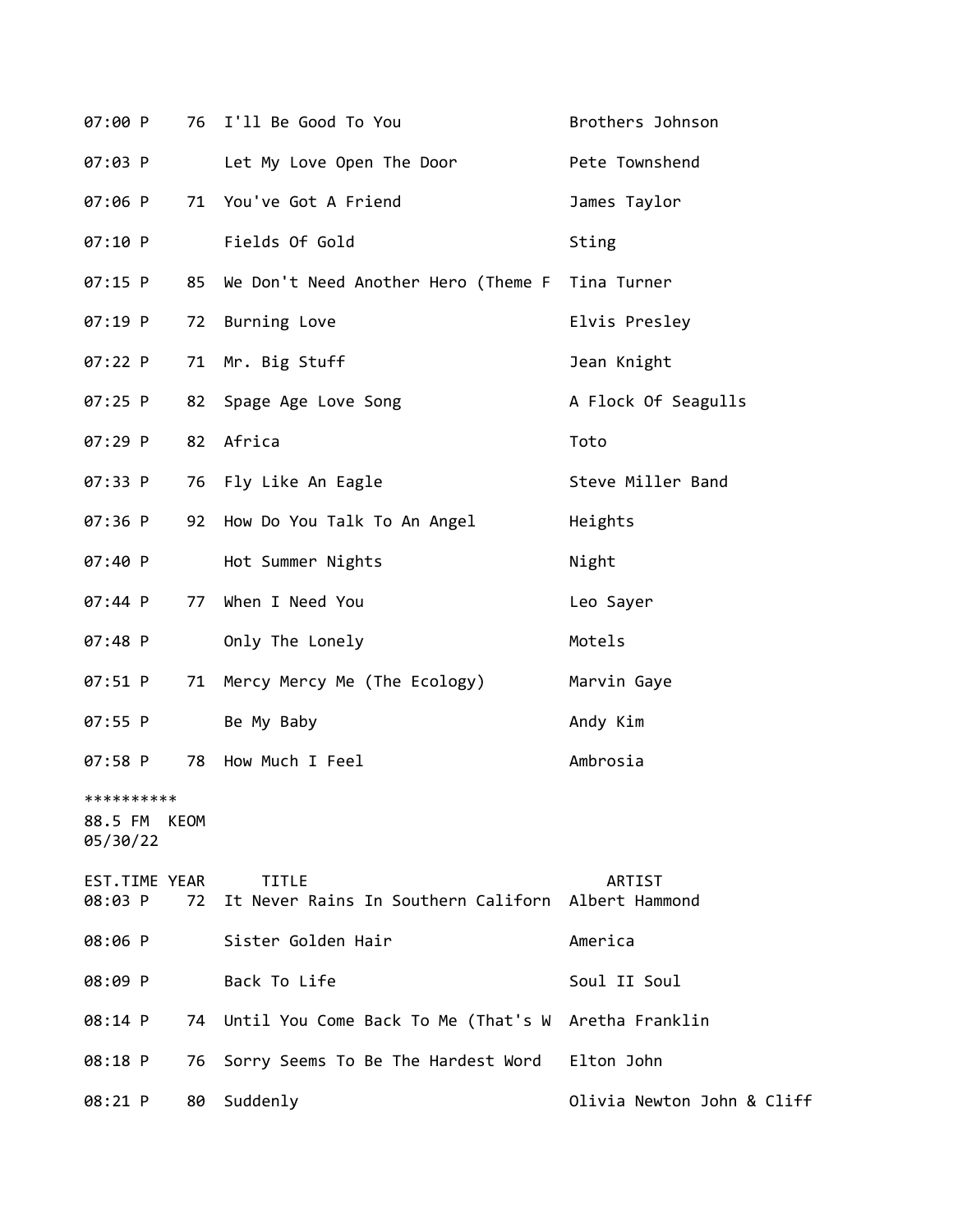| Richard                                |    |                                                              |                            |
|----------------------------------------|----|--------------------------------------------------------------|----------------------------|
| 08:25 P                                |    | 95 Roll To Me                                                | Del Amitri                 |
| 08:27 P                                |    | Yes I'm Ready                                                | Teri DeSario with K.C.     |
| 08:30 P                                |    | 78 Love Is Like Oxygen                                       | Sweet                      |
| 08:34 P                                | 84 | Hard Habit To Break                                          | Chicago                    |
| 08:39 P                                |    | 72 Sweet Surrender                                           | <b>Bread</b>               |
| 08:43 P                                |    | 90 Vision Of Love                                            | Mariah Carey               |
| 08:46 P                                |    | 73 My Maria                                                  | B.W. Stevenson             |
| 08:48 P                                | 72 | Clair                                                        | Gilbert O'Sullivan         |
| 08:51 P                                |    | 78 You Belong To Me                                          | Carly Simon                |
| 08:54 P                                | 83 | You Are                                                      | Lionel Richie              |
| 08:59 P                                |    | 74 Cat's In The Cradle                                       | Harry Chapin               |
| **********<br>88.5 FM KEOM<br>05/30/22 |    |                                                              |                            |
| EST.TIME YEAR<br>09:03 P               |    | TITLE<br>79 Chuck E.'s In Love                               | ARTIST<br>Rickie Lee Jones |
| 09:07 P                                |    | 75 I Write The Songs                                         | Barry Manilow              |
| 09:10 P                                |    | Touch Of Grey                                                | Grateful Dead              |
| $09:15$ P                              | 72 | Oh Babe, What Would You Say                                  | Hurricane Smith            |
| 09:18 P                                |    | 79 Send One Your Love                                        | Stevie Wonder              |
| 09:22 P                                |    | Under Pressure                                               | Queen & David Bowie        |
| 09:26 P                                | 92 | I Can't Dance                                                | Genesis                    |
| 09:32 P                                | 74 | Best Thing That Ever Happened To Me Gladys Knight & The Pips |                            |
| 09:36 P                                | 70 | Black Magic Woman                                            | Santana                    |
| 09:39 P                                | 88 | New Sensation                                                | <b>INXS</b>                |
| 09:44 P                                |    | 91 The Promise Of A New Day                                  | Paula Abdul                |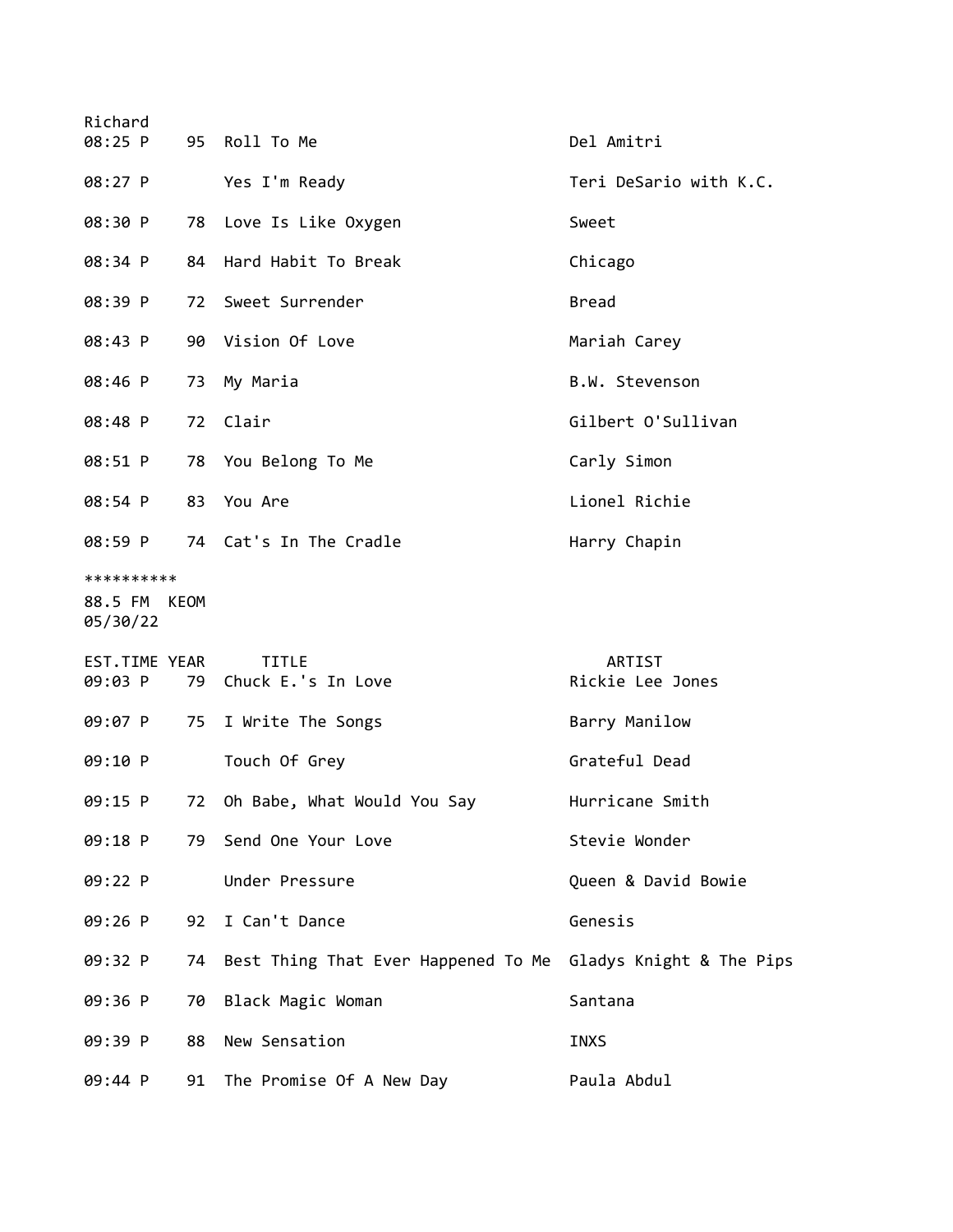09:48 P 73 My Music **Communist Communist Communist Communist Communist Communist Communist Communist Communist C** 09:51 P 77 Dazz Brick 09:55 P 76 Turn The Beat Around Vicki Sue Robinson 09:59 P 74 You're No Good Linda Ronstadt \*\*\*\*\*\*\*\*\*\* 88.5 FM KEOM 05/30/22 EST.TIME YEAR TITLE THE REST.TIME YEAR 10:02 P 72 You Don't Mess Around With Jim Jim Croce 10:05 P 77 (Your Love Has Lifted Me) Higher An Rita Coolidge 10:09 P Living In A Box Living In A Box 10:12 P 80 Hit Me With Your Best Shot Pat Benatar 10:16 P 92 Remember The Time Michael Jackson 10:20 P 75 How Sweet It Is To Be Loved By You James Taylor 10:23 P I Beg Your Pardon ( I Didn't Promis Kon Kan 10:27 P 70 I Hear You Knocking The Control Dave Edmunds 10:31 P 79 Reunited Peaches & Herb 10:35 P I Don't Wanna Fight Tina Turner 10:39 P 88 Shattered Dreams Johnny Hates Jazz 10:42 P 75 Roll On Down The Highway **Bachman-Turner Overdrive** 10:47 P Downtown Train **Rod Stewart** Rod Stewart 10:51 P 76 Say You Love Me Contract Contract Pleetwood Mac 10:55 P 72 I Can See Clearly Now Johnny Nash 10:59 P 74 Then Came You Spinners & Dionne Warwick \*\*\*\*\*\*\*\*\*\* 88.5 FM KEOM 05/30/22 EST.TIME YEAR TITLE ARTIST